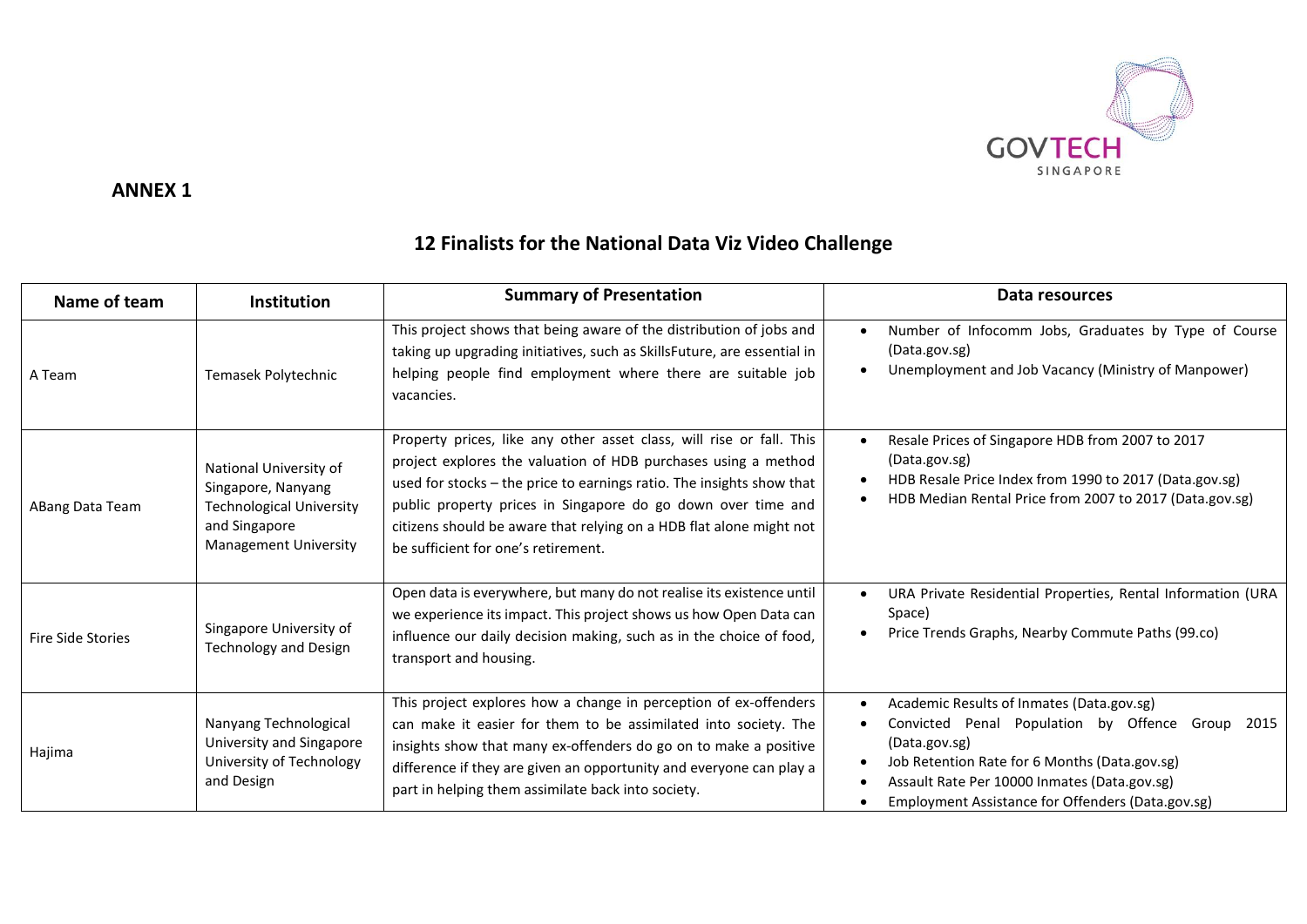

# **ANNEX 1**

|                     |                                                            |                                                                                                                                                                                                                                                                                                                                                                                                                                                                                | Recidivism Rate (Data.gov.sg)                                                                                                                                                                                                                                                                                                                                                                                                                                                                                                                                                                                                                                                                    |
|---------------------|------------------------------------------------------------|--------------------------------------------------------------------------------------------------------------------------------------------------------------------------------------------------------------------------------------------------------------------------------------------------------------------------------------------------------------------------------------------------------------------------------------------------------------------------------|--------------------------------------------------------------------------------------------------------------------------------------------------------------------------------------------------------------------------------------------------------------------------------------------------------------------------------------------------------------------------------------------------------------------------------------------------------------------------------------------------------------------------------------------------------------------------------------------------------------------------------------------------------------------------------------------------|
| Open Data Advocates | Ngee Ann Polytechnic                                       | Youths transiting into adulthood may find themselves facing<br>multiple lifestyle decisions and options. This project calculates and<br>projects potential retirement ages for individuals based on that<br>lifestyle choice. The insights show that we are better able to plan<br>our life and retirement by cross-analysing our choices in housing,<br>car ownership, family size, household expenses.                                                                       | Graduate Starting Salary Tables 2015 (Ministry of Manpower)<br>Graduate Employment Survey Universities (Data.gov.sg)<br>Average Monthly Household Expenditure by Household Size<br>and Type of Dwelling (Data.gov.sg)<br>Car Cost (One Motoring)<br>Price Tag of Raising a Child in Singapore (The Asian Parent)                                                                                                                                                                                                                                                                                                                                                                                 |
| <b>Ryzal Kamis</b>  | Singapore Institute of<br>Management (Global<br>Education) | Parents and students look at various sources to locate a school that<br>is right for their child or themselves. This project explores an<br>integrated application to help them filter primary, secondary and<br>special education schools within a certain proximity and even<br>includes accessibility criteria for disabled students. These insights<br>allow for more informed decisions based on a student's needs.<br>Link to application prototype: bit.ly/SSLbrownrice | List of all Schools by Cluster (Data.gov.sg)<br>List of All Schools by Level of Education (Data.gov.sg)<br>List of School Addresses 2016 (Data.gov.sg)<br>Secondary Schools by Planning Area, School Type, and<br>Distinctive Programmes (Data.gov.sg)<br>Secondary Schools with Special Needs Facilities Resources<br>(Data.gov.sg)<br>Wheelchair-Accessible Bus Services (Data.gov.sg)<br>List of SPED Schools (Ministry of Education)<br>Resources to Support Mainstream Students with Special<br>Needs (Ministry of Education)<br>Primary Schools by Planning Area (Ministry of Education)<br>Integrated Programme (Ministry of Education)<br>Schools Directory (School Information Service) |
| Team CEJM           | Nanyang Polytechnic                                        | With global warming and the depletion of fossil fuels, it is important<br>to find reliable and renewable sources of energy. This project<br>explores the use of solar power in Singapore in the hopes of<br>achieving a greener and energy self-sufficient society.                                                                                                                                                                                                            | Half Hourly System Demand (Data.gov.sg)<br>Solar Photovoltaic Systems (Energy Market Authority)<br>Singapore can Tap More Solar Power (National Climate<br>Change Secretariat)<br>Solar Roadmap (National Climate Change Secretariat)                                                                                                                                                                                                                                                                                                                                                                                                                                                            |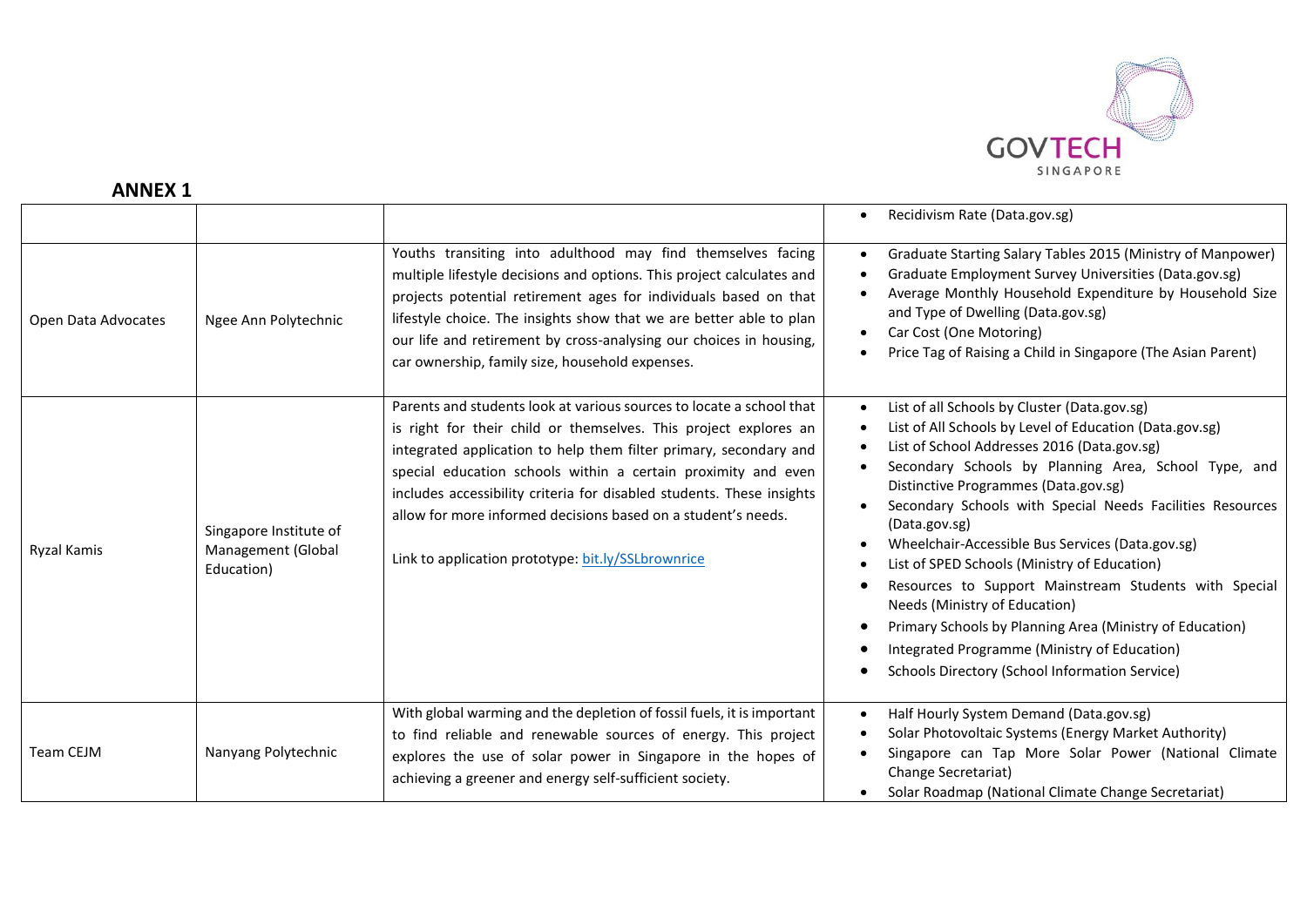

## **ANNEX 1**

| <b>Team Cruz</b>      | Institute of Technical<br><b>Education (Central)</b> | This project compares the different modes of transportation in<br>Singapore and their resulting carbon footprint. The insights propose<br>a plan to build more cycling paths, bicycle racks and underground<br>parking systems to tackle the challenges of an increasing population<br>and to better manage road traffic.                              | Cycling Path Network (Data.gov.sg)<br>Annual Motor Vehicle Population (Data.gov.sg)<br>Climate Change & Energy (Data.gov.sg)<br>Land Transport Masterplan 2013 (LTA Datamall)<br>Benefits of Cycling - (Bikedataproject.org & Web Health<br>Journal)                                                                                                                                                                                                                                                                                                                                                    |
|-----------------------|------------------------------------------------------|--------------------------------------------------------------------------------------------------------------------------------------------------------------------------------------------------------------------------------------------------------------------------------------------------------------------------------------------------------|---------------------------------------------------------------------------------------------------------------------------------------------------------------------------------------------------------------------------------------------------------------------------------------------------------------------------------------------------------------------------------------------------------------------------------------------------------------------------------------------------------------------------------------------------------------------------------------------------------|
| Team N.I.C.E.         | Institute of Technical<br><b>Education (East)</b>    | Singapore has made leaps and bounds in the effort to achieve water<br>self-sufficiency. This project explores how the country can achieve<br>water self-sufficiency by 2061 and why raising public awareness of<br>conserving water is a key part of these efforts.                                                                                    | Rainfall - Monthly Total (Data.gov.sg)<br>Water Demand - Domestic Water Consumption Per Capita<br>(Data.gov.sg)<br>Public Outreach - Number of lifestyle events held at reservoirs<br>and waterways (Mewr.gov.sg)                                                                                                                                                                                                                                                                                                                                                                                       |
| <b>Team ShiMarson</b> | Institute of Technical<br>Education (West)           | Faced with a rapidly ageing population, eldercare in Singapore has<br>become increasingly important. This project cross-analyses<br>eldercare facilities and census information to show where more<br>eldercare facilities may be needed in Singapore.                                                                                                 | Directory of Eldercare Services (Data.gov.sg)<br>Basic Demographic Characteristics (Department of Statistics)<br>URA Master Plan 2014 Planning Area Boundary (No Sea)<br>(Data.gov.sg)<br>List of School Addresses by Ministry of Education (Data.gov.sg)                                                                                                                                                                                                                                                                                                                                               |
| <b>Team TongQiang</b> | National University of<br>Singapore                  | Our lifestyles have evolved over the decades. This project explores<br>how a typical Singaporean born in 1965, 1980 and 2000 lives. The<br>insights, referencing factors such as education cost, career trends<br>and salary, average marriage age and increase in monthly<br>expenses, show how the lives of Singaporeans will continue to<br>evolve. | Students and Teachers in School (Data.gov.sg)<br>Median Age at First Marriage of Grooms and Brides Married<br>Under the Women's Charter by Educational Qualification,<br>Annual (Data.gov.sg)<br>Public Transport Utilisation - Average Daily Public Transport<br>Ridership (Data.gov.sg)<br>Mobile Penetration Rate (Data.gov.sg)<br>M014061-Private Consumption Expenditure At 2010 Market<br>Prices, Annual (Singstat.gov.sg)<br>M182171-Employed Residents Aged 15 Years And Over By<br>Occupation And Age Group, (June), Annual (Singstat.gov.sg)<br>Resident Households By Household Size, Annual |